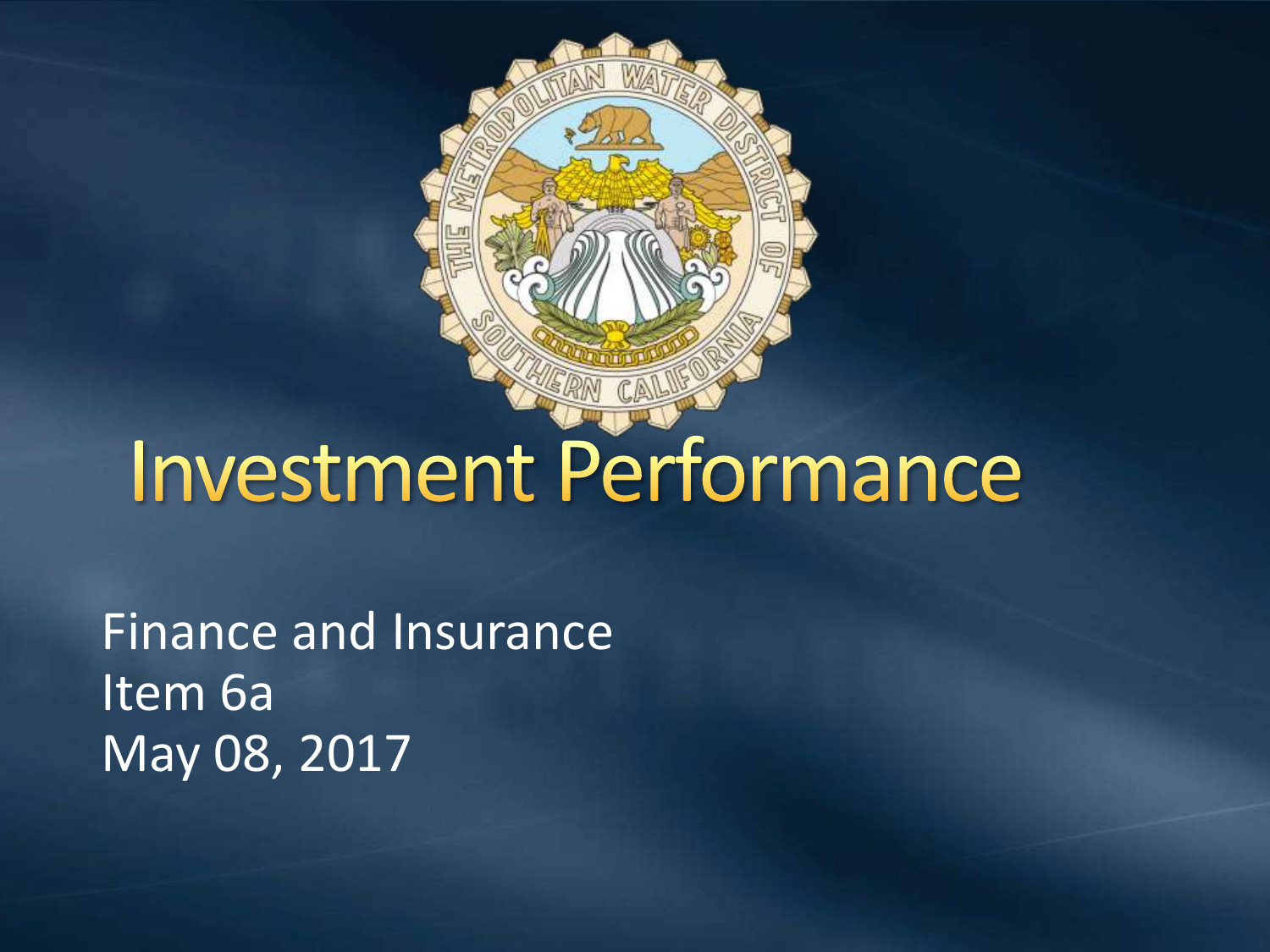

Finance and Insurance Committee The Item 6a May 08, 2017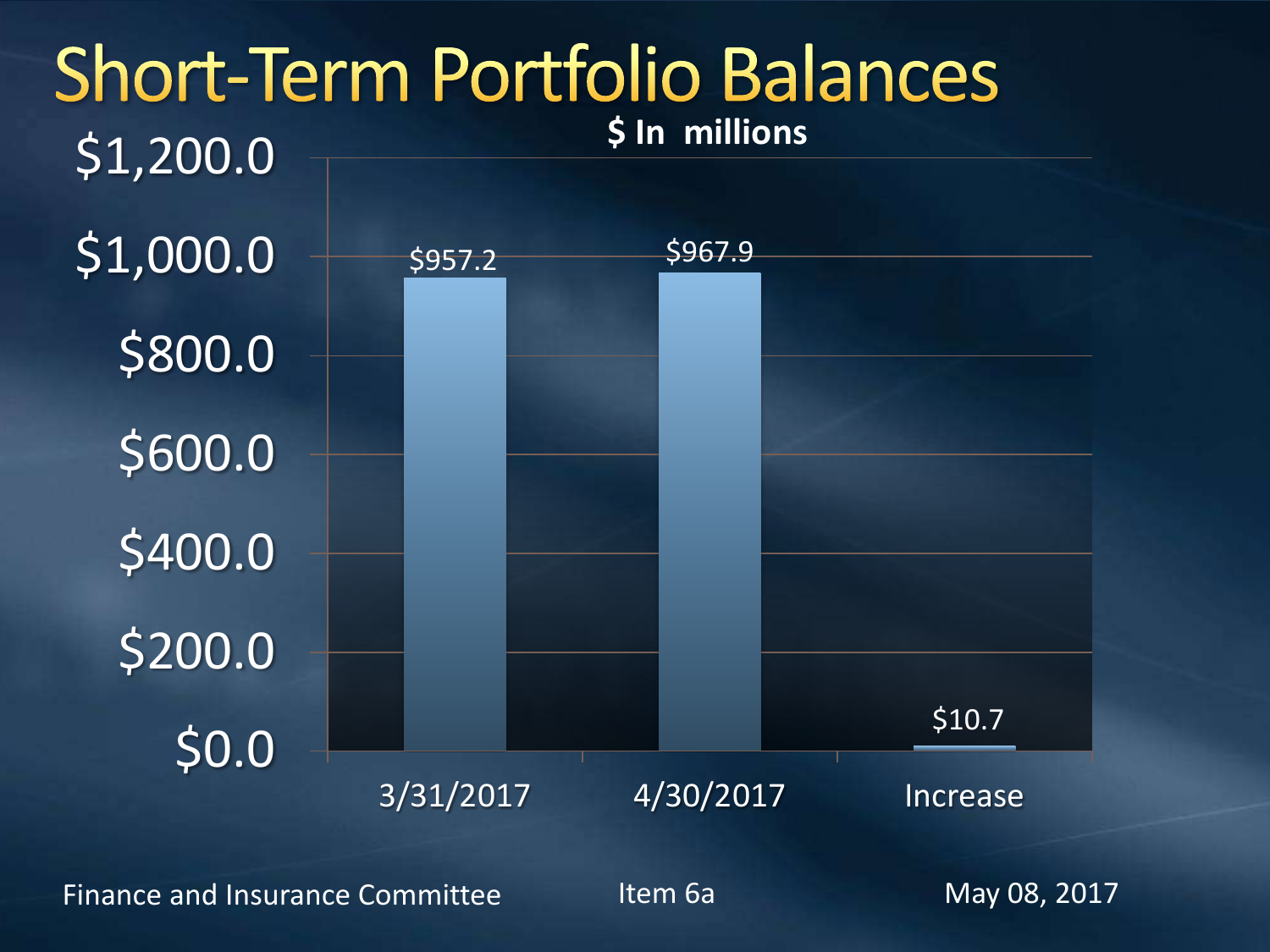# April 2017 Cash Disbursements

#### **Conservation**

Debt Service \$10.0 \$2.3

### State Contract \$38.8

Operations & Maintenance and Capital Expenditures \$45.2

Finance and Insurance Committee Theory Item 6a May 08, 2017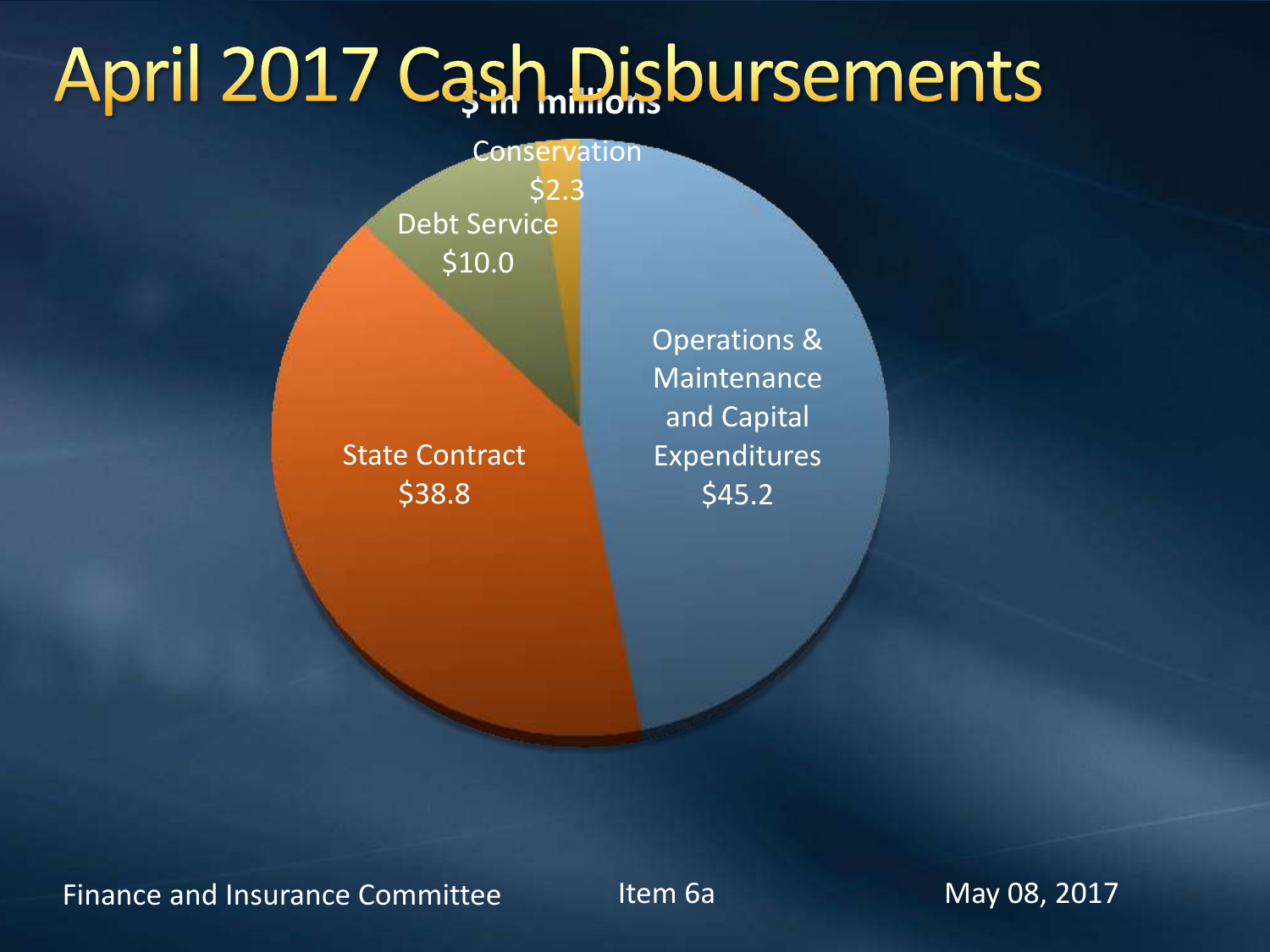

Finance and Insurance Committee Theory Item 6a May 08, 2017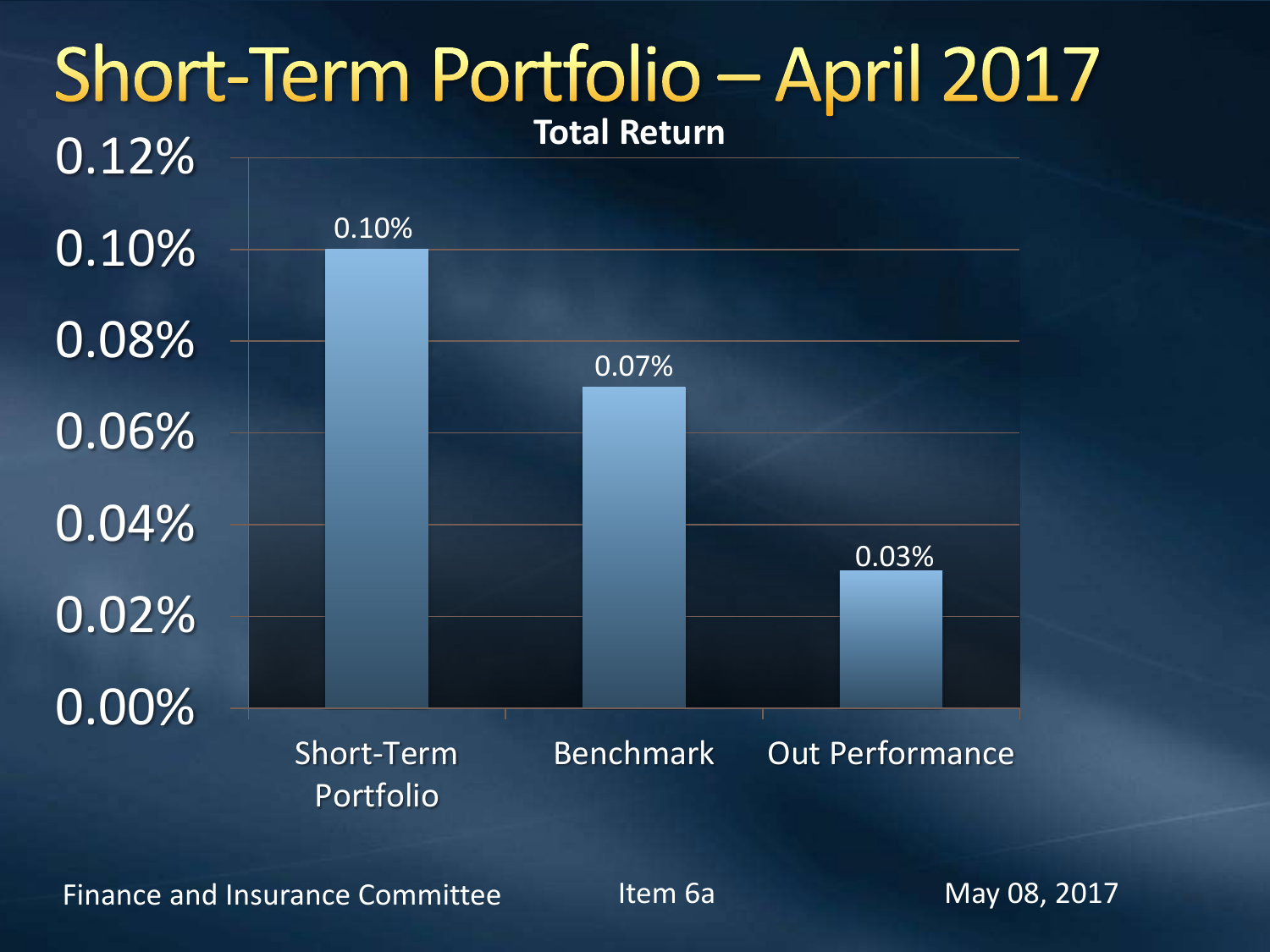## Short-Term Portfolio-Fiscal 2016-17



Finance and Insurance Committee Theory Item 6a May 08, 2017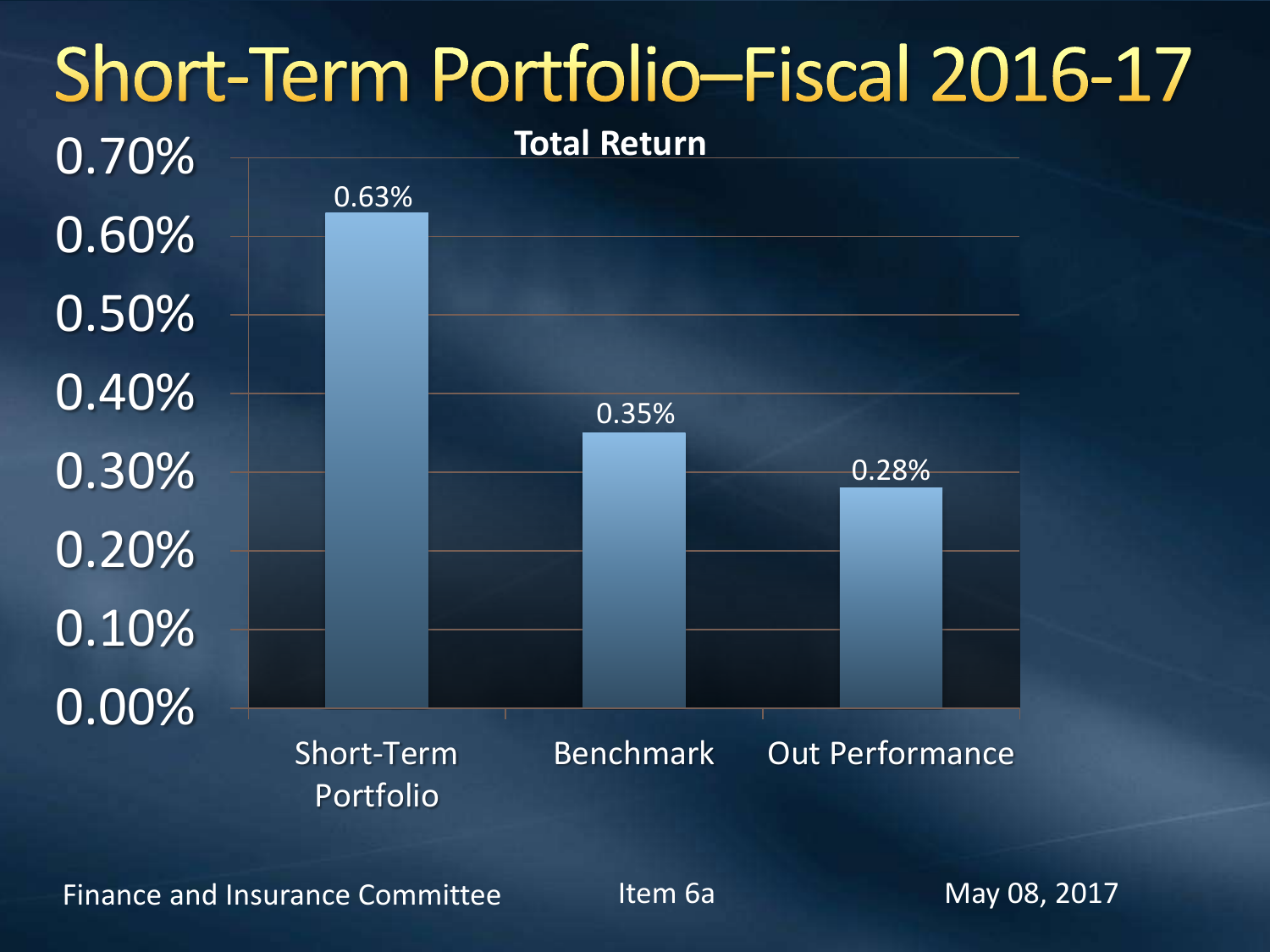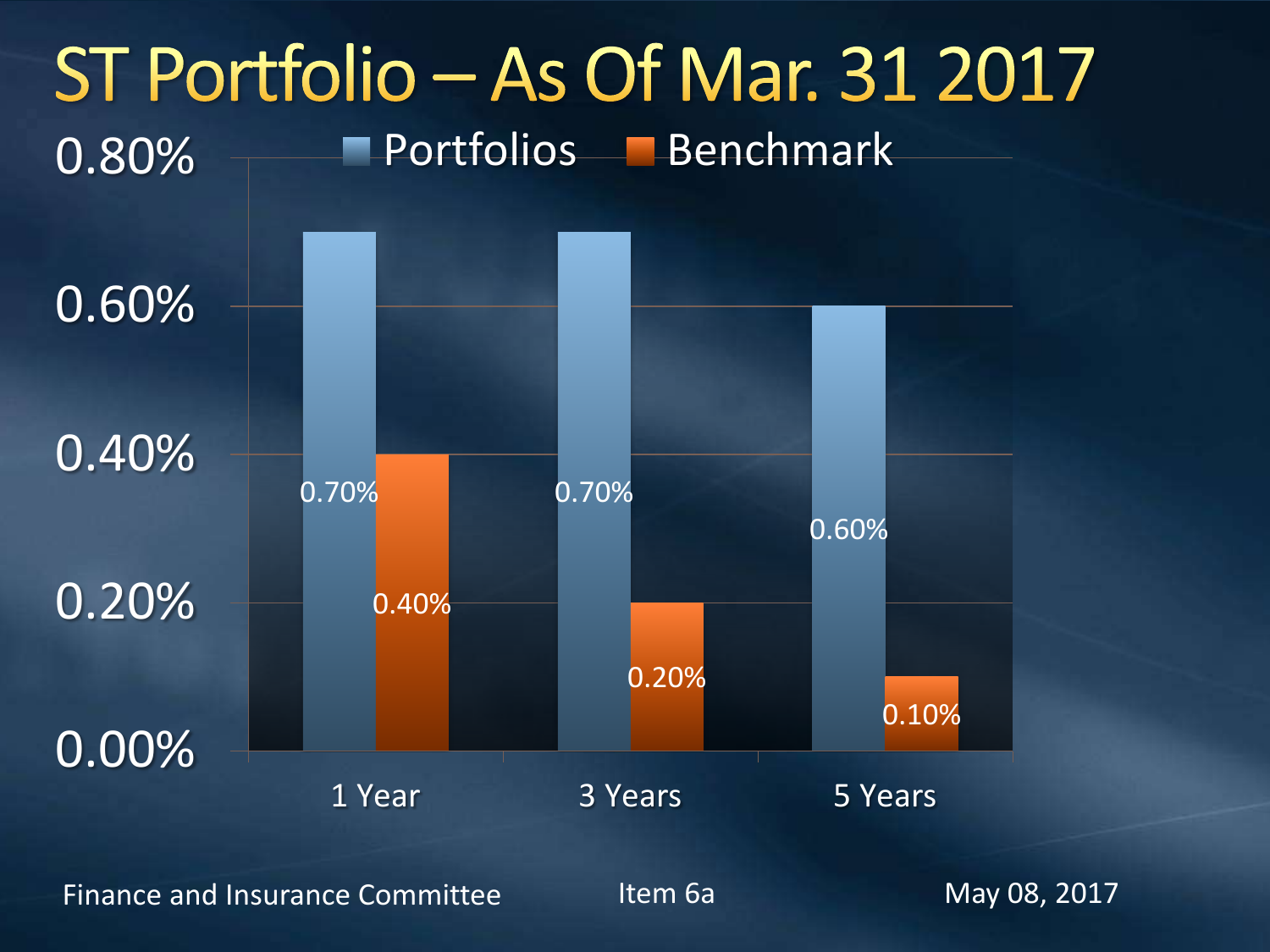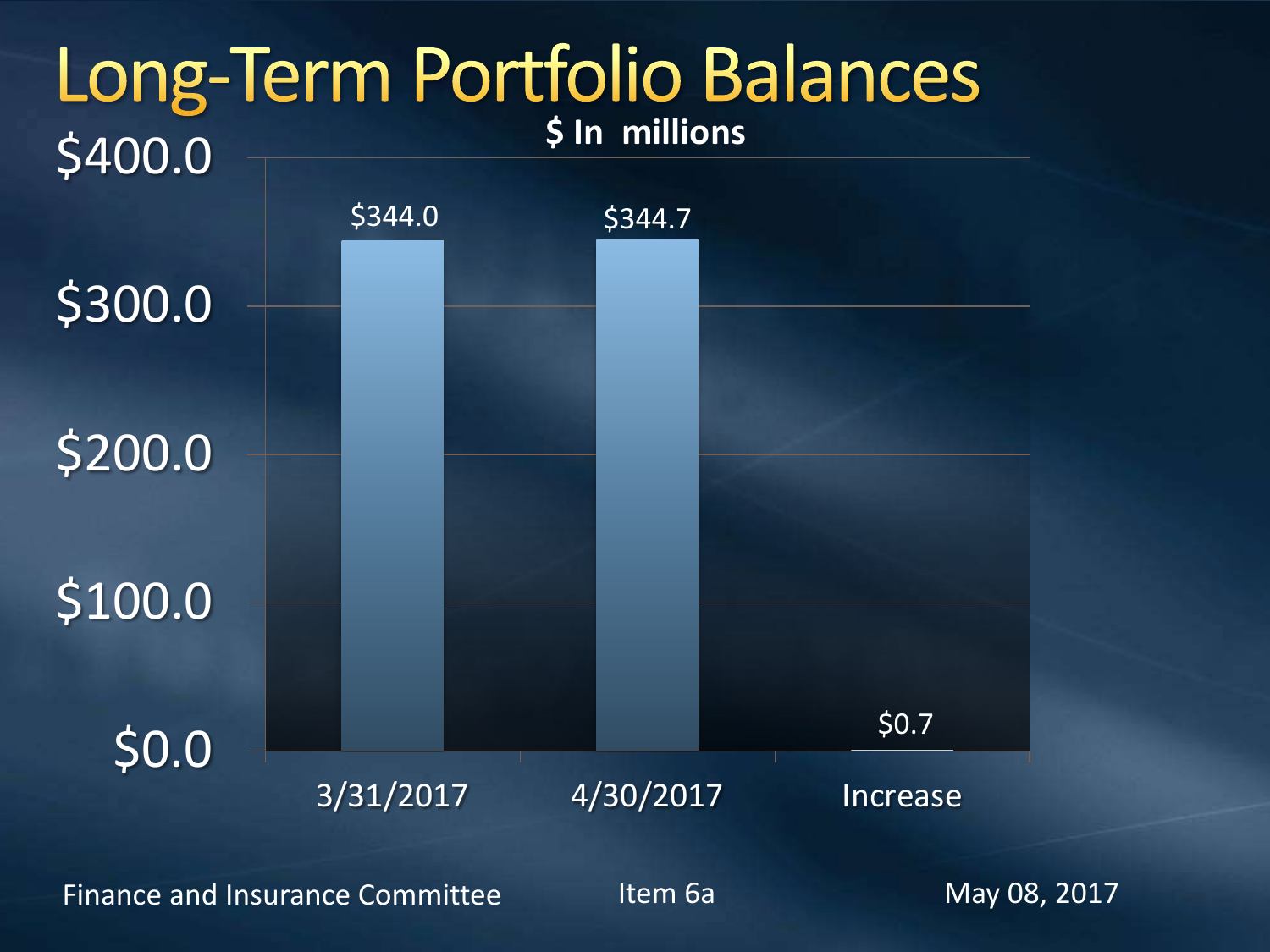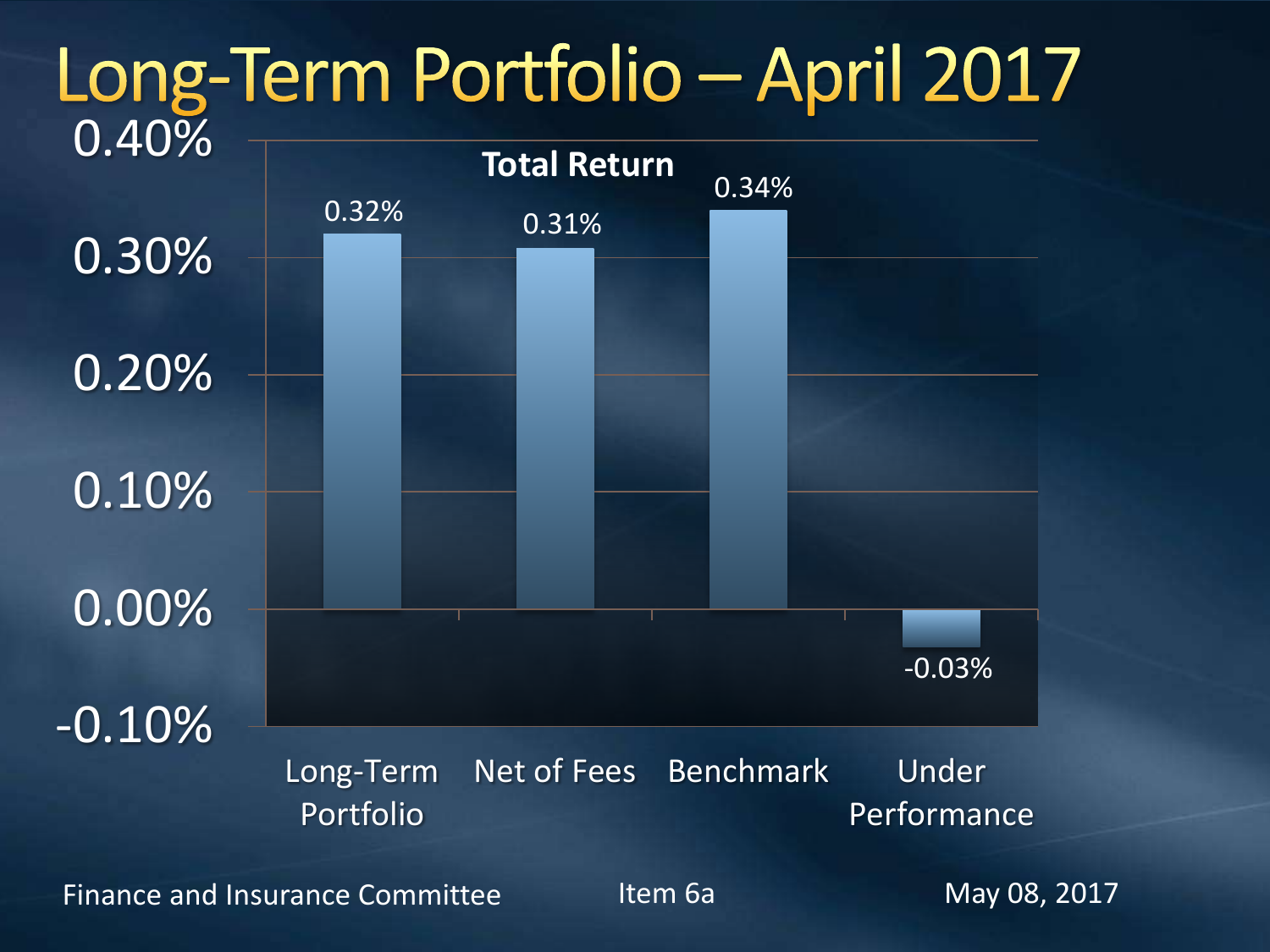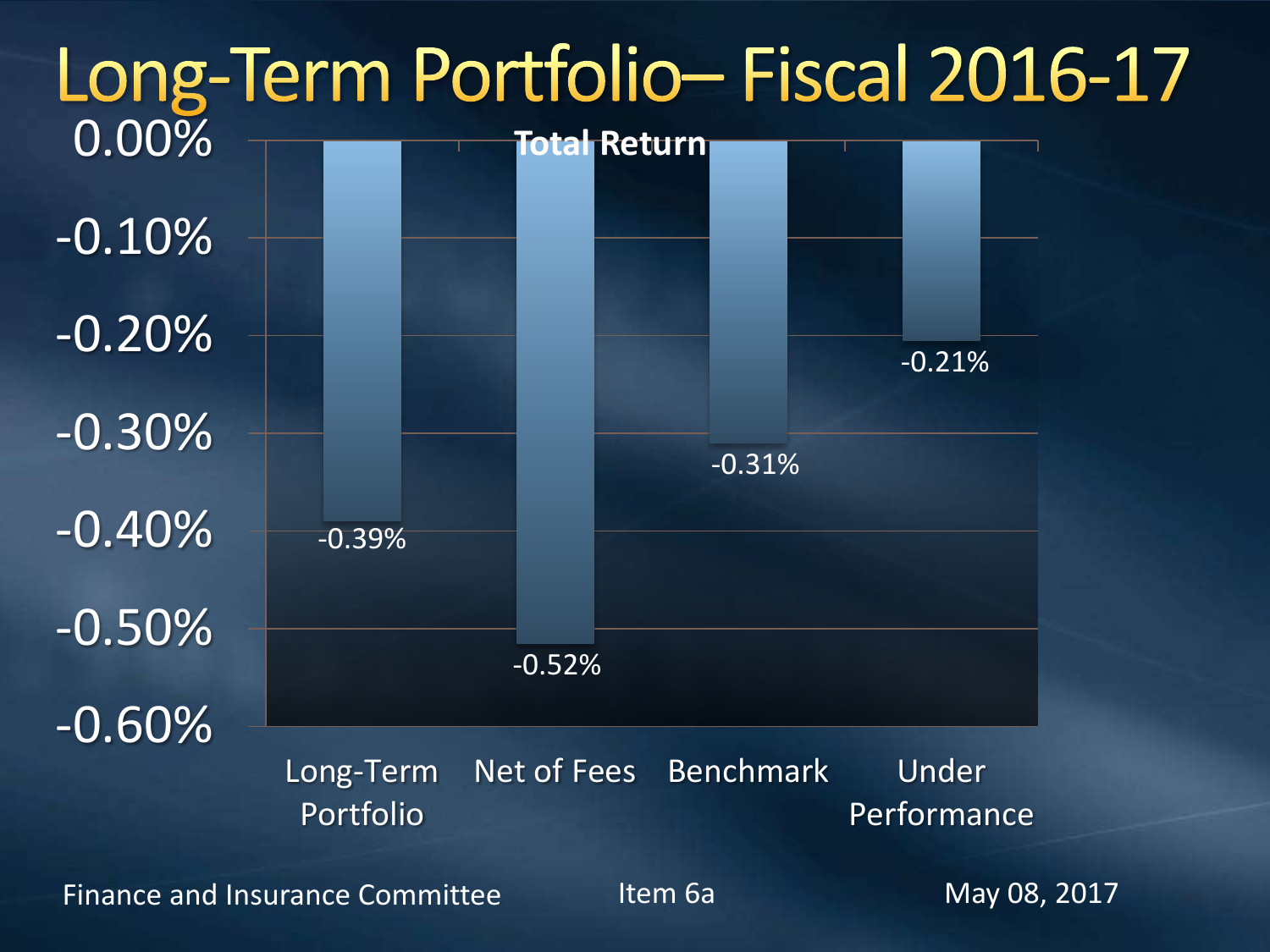